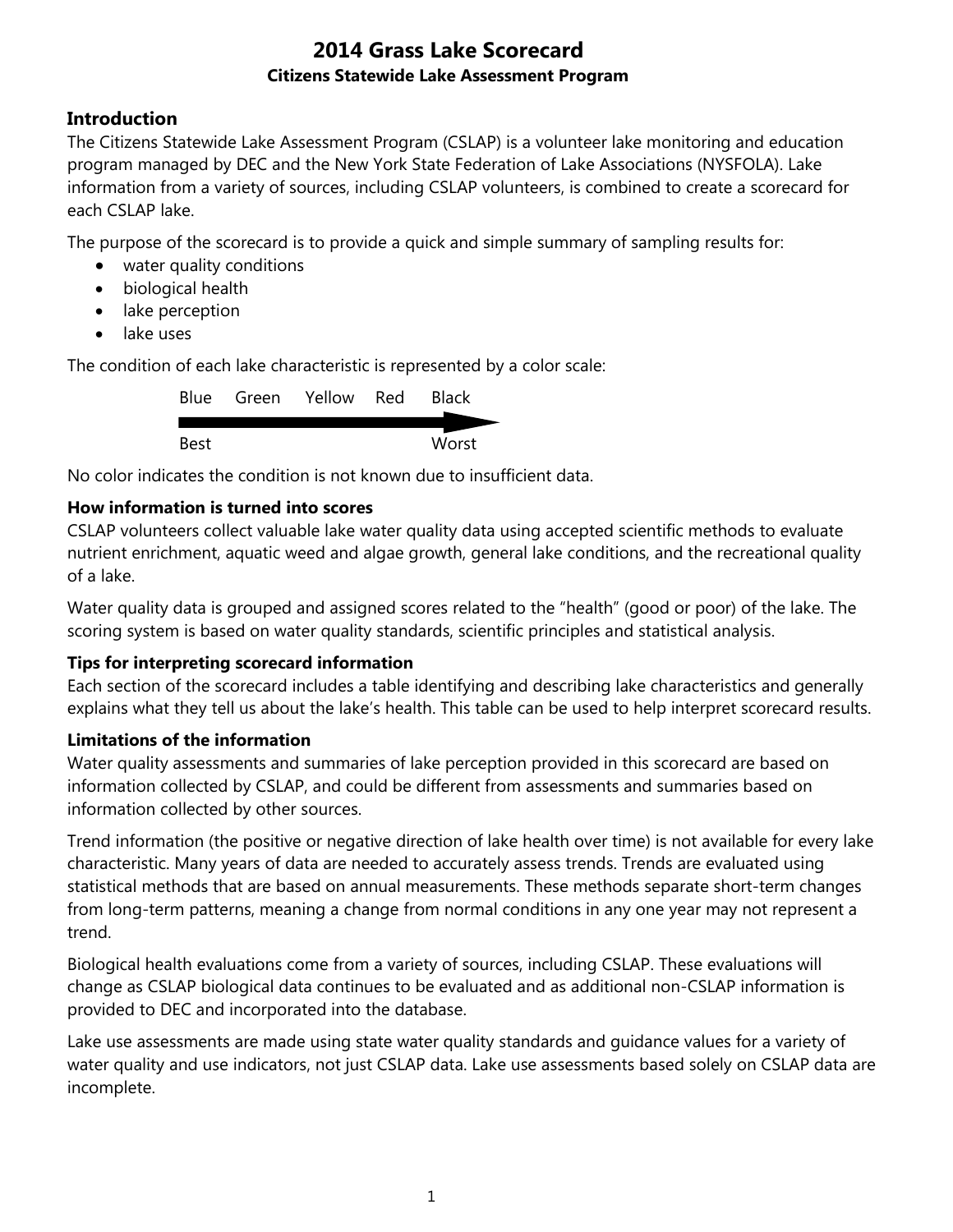### **Water Quality Assessment**

Water quality assessments are based on data collected from the deepest part of the lake every other week, for 15 weeks, from late spring through early fall. The data is used to evaluate a number of lake conditions, including algae growth (productivity or trophic status), pH and deepwater dissolved oxygen levels. There is not enough data to identify a trend in the deepwater oxygen levels for any CSLAP lake.



*\**All years of CSLAP data collection for the lake except those for which data was not available.

| The following data is collected and analyzed to determine the water quality score. |  |  |  |
|------------------------------------------------------------------------------------|--|--|--|
|                                                                                    |  |  |  |

| <b>Water quality</b><br>characteristic | <b>Score</b>                                                        | <b>Description of characteristic</b>                                                                                                                                  | What it means                                                                                                                                                                              |
|----------------------------------------|---------------------------------------------------------------------|-----------------------------------------------------------------------------------------------------------------------------------------------------------------------|--------------------------------------------------------------------------------------------------------------------------------------------------------------------------------------------|
|                                        | Total<br>Phosphorus (TP)                                            | TP is measured because it is an<br>important nutrient that often controls<br>the growth of algae and rooted plants.                                                   | Too much phosphorus can harm aquatic life,<br>water supplies, and recreational uses by causing<br>excessive algae growth.                                                                  |
| <b>Trophic Status</b>                  | Chlorophyll a                                                       | Chlorophyll <i>a</i> is measured to estimate<br>the amount of algae in a lake.                                                                                        | The amount of chlorophyll $a$ is usually closely<br>related to the amount of phosphorus and can<br>affect water clarity.                                                                   |
|                                        | Secchi Disk                                                         | This is a device to measure how far<br>down into the water you can see.                                                                                               | Water clarity is a strong indicator of the public's<br>opinion of lake conditions.                                                                                                         |
|                                        | рH                                                                  | Water pH is measured to determine its<br>acidity or alkalinity.                                                                                                       | Values between 6 and 9 support most types of<br>plant and animal life.                                                                                                                     |
| pH Balance                             | Conductivity                                                        | Conductivity is measured to estimate<br>the amount of dissolved and<br>suspended solids in water, including<br>salts and organic material.                            | High conductivity values may be related to<br>geology or land use practices and can indicate<br>susceptibility to changes in pH.                                                           |
| Deepwater<br>Dissolved<br>Oxygen       | Phosphorus,<br>ammonia, nitrite,<br>iron, manganese,<br>and arsenic | Dissolved oxygen (DO) is not<br>measured directly, but can be inferred<br>from the levels of certain chemicals in<br>water samples collected near the lake<br>bottom. | Dissolved oxygen is critical for the ecological<br>balance of lakes. Low DO in bottom waters can<br>affect the survival of fish and lake organisms and<br>cause chemical changes in lakes. |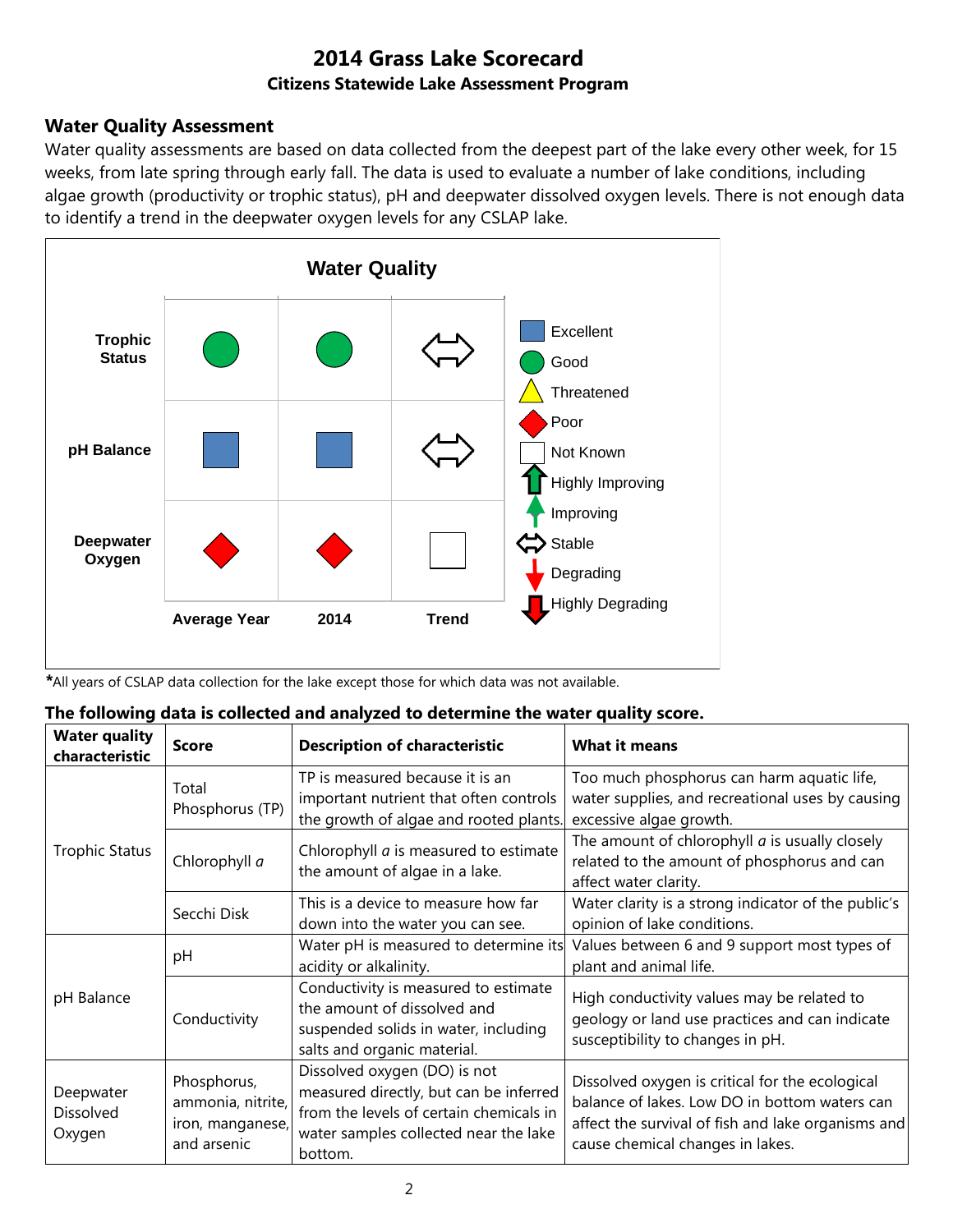### **The water quality scores for each water quality characteristic are determined by the following:**

| <b>Water quality</b><br>characteristic  | <b>Score</b> | <b>Criteria Score Elements</b>                                                                     | <b>How Criteria Are Used to Determine Score</b>                                                      |
|-----------------------------------------|--------------|----------------------------------------------------------------------------------------------------|------------------------------------------------------------------------------------------------------|
|                                         | Excellent    | Average value for each trophic                                                                     | Trophic score = $8$ or $9$ (two of three trophic indicators<br>= oligotrophic, other is mesotrophic) |
| <b>Trophic Status</b>                   | Good         | indicator (water clarity, chlorophyll<br>a, total phosphorus) assigned score                       | Trophic score = $6$ or 7 (at least two trophic indicators<br>= mesotrophic or "higher")              |
|                                         | Threatened   | of 3 if oligotrophic <sup>+</sup> , 2 if<br>mesotrophic <sup>+</sup> , 1 if eutrophic <sup>+</sup> | Trophic score = $4$ or $5$ (at least one trophic indicator<br>= mesotrophic or "higher")             |
|                                         | Poor         |                                                                                                    | Trophic score = $3$ (all trophic indicators = "eutrophic")                                           |
|                                         | Excellent    | Average pH is evaluated against                                                                    | pH between 7.5 and 8.5                                                                               |
|                                         | Good         | state water quality standards                                                                      | pH between 7 and 7.5                                                                                 |
| pH Balance                              | Threatened   | (should be above 6.5 and below 8.5)<br>and average conductivity evaluated                          | pH above 8.5, pH between 6.5 and 7, or conductivity<br>$< 50$ ug/l                                   |
|                                         | Poor         | to determine if low buffering<br>capacity against future pH change                                 | pH < 6.5                                                                                             |
| Deepwater<br><b>Dissolved</b><br>Oxygen | Excellent    | Deepwater ammonia and                                                                              | Actual DO data indicating fully oxygenated conditions<br>in stratified lakes to lake bottom          |
|                                         | Good         | phosphorus levels are compared to<br>surface readings, and assigned a                              | All shallow lakes assumed to be good absent data;<br>deepwater scores = $1$                          |
|                                         | Threatened   | score of 3 if bottom readings are<br>>10x surface readings and a score                             | Deepwater NH3 score + Deepwater TP score > 3 or<br>actual DO data indicating hypoxic conditions      |
|                                         | Poor         | of 2 if bottom readings are > 5x<br>surface readings                                               | Deepwater NH3 score = 3 or actual DO data<br>indicating anoxic conditions                            |
|                                         | Not known    |                                                                                                    | No deepwater O <sub>2</sub> or indicator data in stratified lake                                     |

**+** trophic designations- oligotrophic = water clarity > 5 m, chlorophyll a < 2 ug/l, total phosphorus < 10 ug/l mesotrophic = water clarity 2-5 m, chlorophyll a 2-8 ug/l, total phosphorus = 10-20 ug/l

eutrophic = water clarity < 2 m, chlorophyll a > 8 ug/l, total phosphorus > 20 ug/l

### **The water quality trends for each water quality characteristic and measure of lake perception are determined by the following:**

| Highly Improving:        | linear regression correlation coefficient ( $R^2$ ) > 0.5 and p value < 0.01, with trend toward<br>higher "score"                           |
|--------------------------|---------------------------------------------------------------------------------------------------------------------------------------------|
| Improving:               | $R^2 > 0.33$ and p value < 0.05, or $R^2 > 0.5$ and p value < 0.05, or $R^2 > 0.33$ and p value < 0.01,<br>with trend toward higher "score" |
| Stable:                  | neither linear regression nor p value in statistically significant ranges as defined above                                                  |
| Degrading:               | $R^2 > 0.33$ and p value < 0.05, or $R^2 > 0.5$ and p value < 0.05, or $R^2 > 0.33$ and p value < 0.01,<br>with trend toward lower "score"  |
| <b>Highly Degrading:</b> | $R^2$ > 0.5 and p value < 0.01, with trend toward lower "score"                                                                             |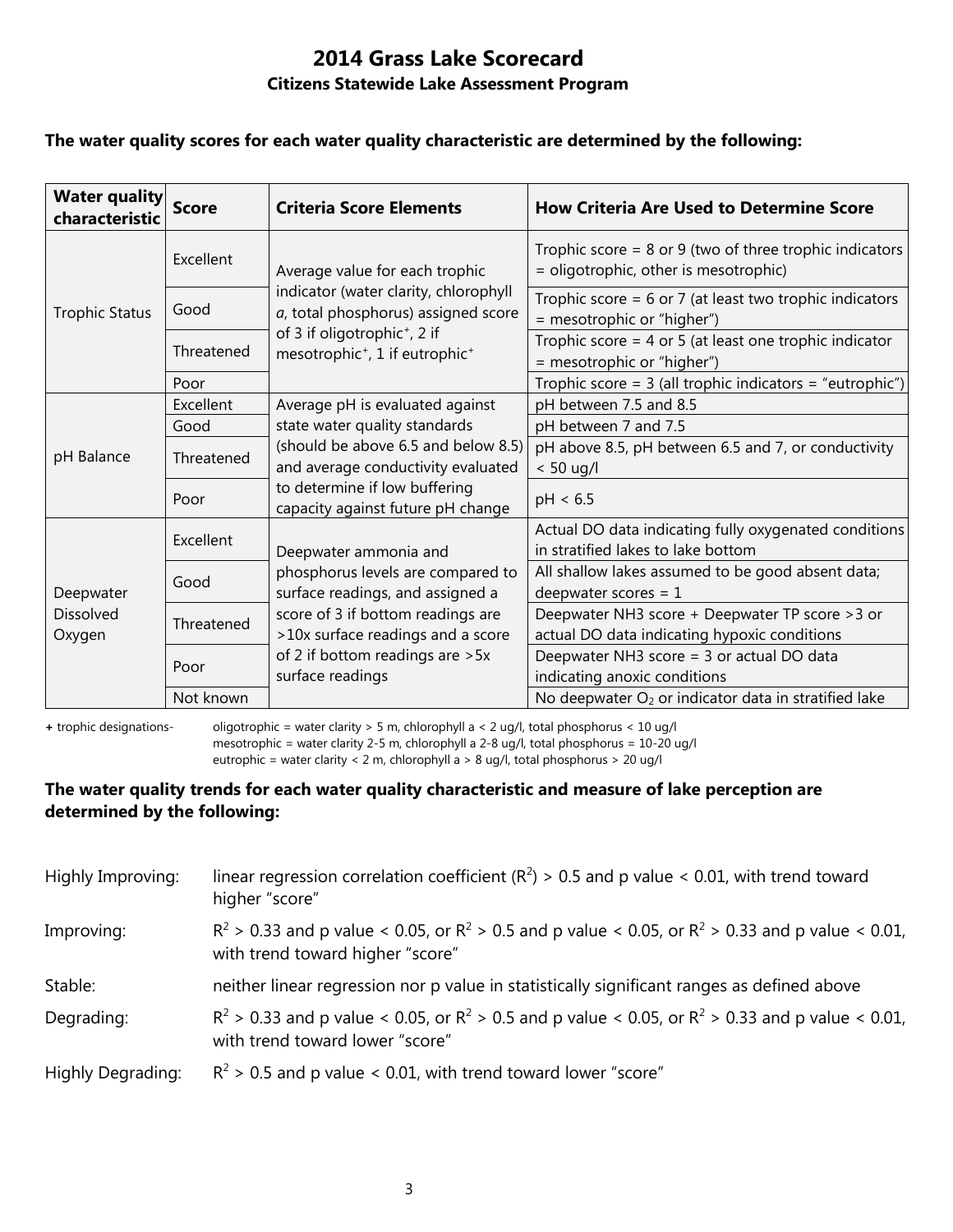## **Biological Health**

Biological health of lakes can be evaluated in a number of ways. For CSLAP lakes, biological health evaluations are based on the presence of invasive plants, the type and number of blue-green harmful algal blooms, the presence of invasive animals (zebra mussels, spiny waterflea, etc.), the types of fish, aquatic plant diversity, and the number of pollution sensitive aquatic insects.

Biotic indices have been developed to evaluate a few biological health characteristics. Biotic indices are used to compare the biological community of the lake being sampled to the biological community of a known highquality lake. (Data to support biological health assessments is not available for all CSLAP lakes.)



*\** All years of CSLAP data collection for the lake except those for which data was not available.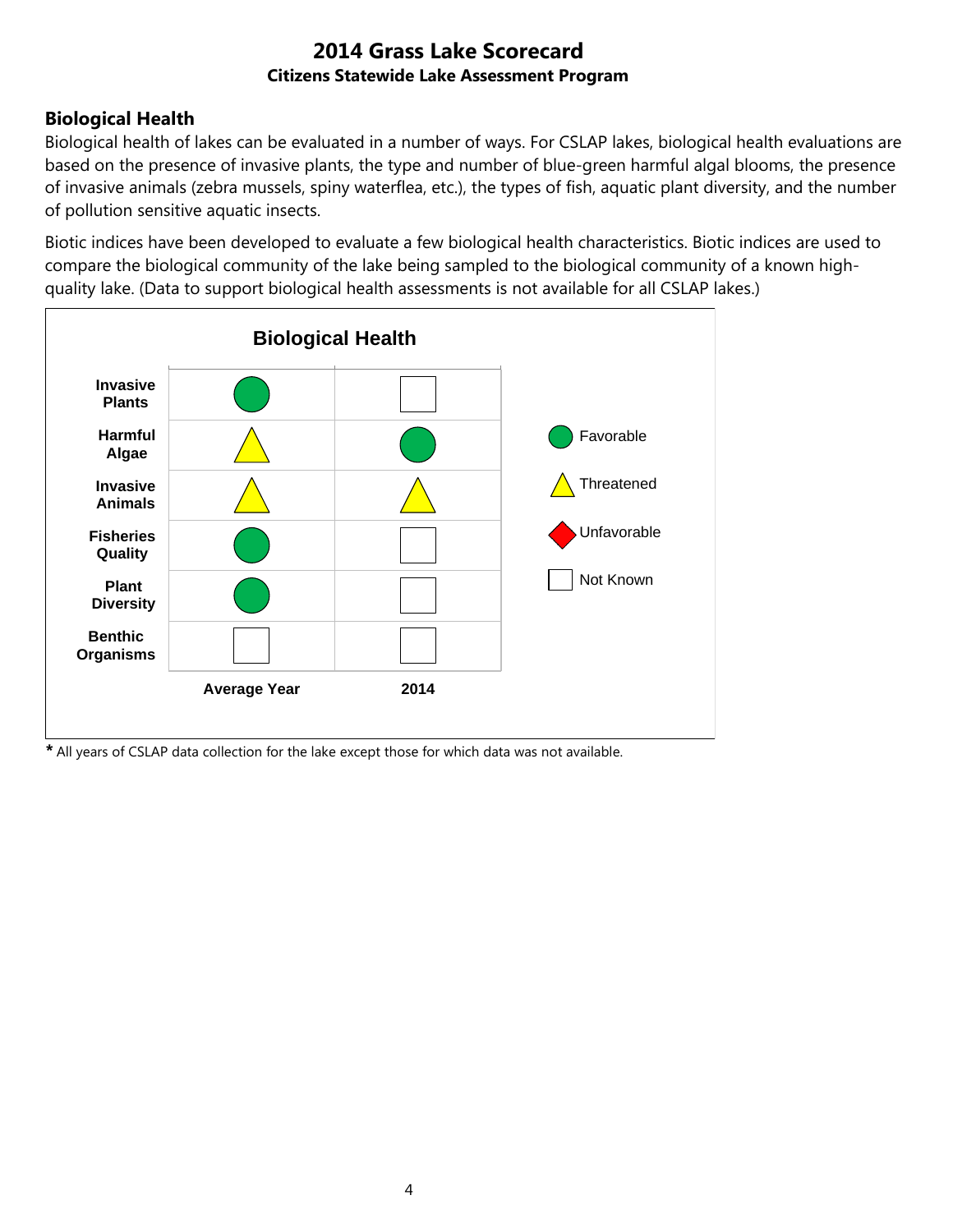| <b>Biological Health</b><br><b>Characteristic</b> | <b>Description of characteristic</b>                                                                                                                                                            | <b>What it means</b>                                                                                                                                                                                                                                                                                                                                                                   |
|---------------------------------------------------|-------------------------------------------------------------------------------------------------------------------------------------------------------------------------------------------------|----------------------------------------------------------------------------------------------------------------------------------------------------------------------------------------------------------------------------------------------------------------------------------------------------------------------------------------------------------------------------------------|
| <b>Invasive Plants</b>                            | CSLAP volunteers survey lakes for nuisance,<br>non-native plants (water chestnut, Eurasian<br>water milfoil, etc.).                                                                             | Abundant invasive plants can crowd out native and<br>protected plants, create quality problems, and interfere<br>with recreation. "Unfavorable" means at least one<br>invasive plant species has been found. "Threatened"<br>lakes are geographically close to an "infected" lake, or<br>have water quality conditions that put them at higher<br>risk for species invasion.           |
| Harmful Algae                                     | DEC and other biologists screen water<br>samples for blue-green algae cell pigments<br>and also test them for algal toxins.                                                                     | Harmful algae can reduce oxygen levels and may cause<br>harm to people recreating on the lake. "Unfavorable"<br>means algal toxin readings are unsafe for water<br>recreation; "threatened" means readings are<br>approaching unsafe for water recreation.                                                                                                                             |
| <b>Invasive Animals</b>                           | DEC and other biologists survey lakes for<br>nuisance, non-native animals (zebra mussels,<br>spiny water flea, etc.).                                                                           | Abundant invasive animals can harm native plant and<br>animal species, influence the likelihood of algal blooms,<br>and interfere with recreation. "Unfavorable" means at<br>least one invasive animal has been found. "Threatened"<br>lakes are geographically close to an "infected" lake, or<br>have water quality conditions that put them at higher<br>risk for species invasion. |
| <b>Fisheries Quality</b>                          | DEC and other fisheries biologists measure<br>the length and weight of various species in a<br>lake's fish community and conduct other<br>measures of the health of the fisheries<br>community. | Better fisheries quality indicates the lake has sufficient<br>food resources and habitat to support its fish<br>community. Several "biotic indices" are used to evaluate<br>fish community quality.                                                                                                                                                                                    |
| <b>Plant Diversity</b>                            | CSLAP volunteers, academic researchers and<br>consultants survey lakes for the number and<br>types of aquatic plants.                                                                           | Higher plant diversity indicates a more natural<br>environment and helps prevent invasive species from<br>taking over a lake. "Floristic quality indices" are used to<br>evaluate plant communities.                                                                                                                                                                                   |
| Benthic<br>Organisms                              | DEC and other biologists count and identify<br>the types of bottom living (benthic) aquatic<br>insects in a lake.                                                                               | More pollution sensitive (intolerant) aquatic insects in a<br>lake usually indicate good water quality and suitable<br>habitat. "Biotic indices" are used to evaluate benthic<br>communities.                                                                                                                                                                                          |

### **The following information is used to determine biological health scores.**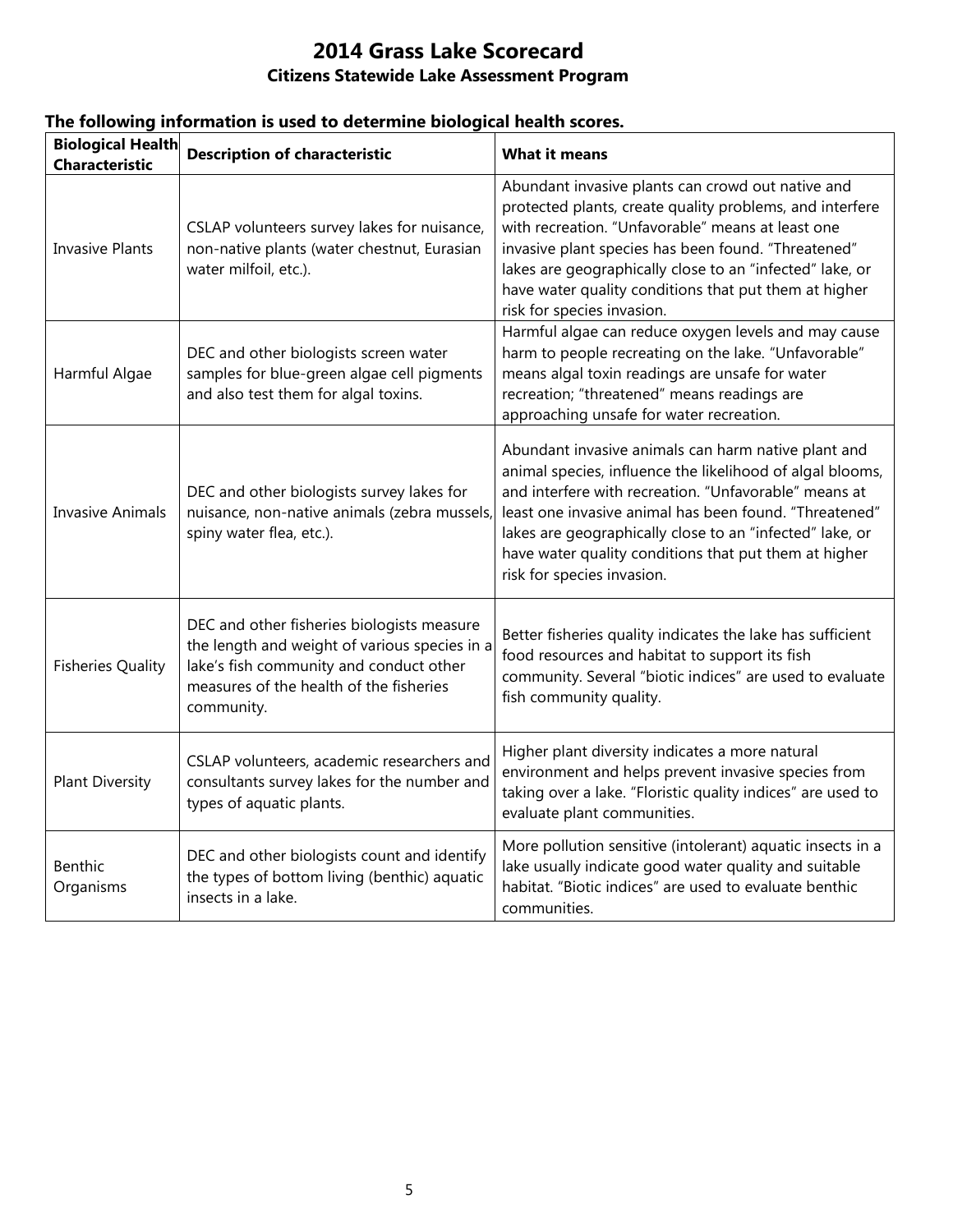### **The biological health scores for each biological health characteristic are determined by the following:**

| <b>Water quality</b><br>characteristic | <b>Score</b> | <b>Criteria Score Elements</b>                                         | <b>How Criteria Are Used to Determine</b><br><b>Score</b>   |
|----------------------------------------|--------------|------------------------------------------------------------------------|-------------------------------------------------------------|
|                                        | Favorable    |                                                                        | No evidence of invasive/exotic aquatic plants               |
|                                        | Threatened   | Aquatic plant surveys are conducted by<br>CSLAP volunteers or by other | Invasive plants found in nearby (<10 miles away)            |
| <b>Invasive Plants</b>                 |              | organizations; invasive plants identified                              | lakes or public launch is found on lake                     |
|                                        | Unfavorable  | by plant expert                                                        | Invasive/exotic aquatic plants found in lake                |
|                                        | Not Known    |                                                                        | No aquatic plant surveys in lake (this year)                |
|                                        | Favorable    |                                                                        | All data show algae, phycocyanin and toxin                  |
|                                        |              | Harmful algae bloom (HAB) sampling                                     | levels below DEC bloom criteria <sup>+</sup>                |
|                                        |              | conducted in open water and along                                      | Fluoroprobe or toxin levels exceed DEC                      |
| Harmful Algae                          | Threatened   | shoreline; total algae, algae species,                                 | threatened <sup>#</sup> criteria; phycocyanin levels exceed |
|                                        |              | phycocyanin (blue green pigment) and                                   | DEC bloom criteria, or visual evidence of blooms            |
|                                        | Unfavorable  | algal toxins analyzed in samples                                       | Fluoroprobe or toxin levels exceed DEC bloom                |
|                                        |              |                                                                        | criteria in open water or shoreline                         |
|                                        | Not Known    |                                                                        | No HAB data available for lake                              |
|                                        | Favorable    |                                                                        | No reports of invasive/exotic aquatic animals               |
|                                        |              | Invasive animal (primarily zebra or                                    | and no clear threats exist                                  |
|                                        | Threatened   | quagga mussel) surveys are conducted                                   | Invasive animals found in nearby (<25 miles                 |
| Invasive                               |              | on limited basis in CSLAP lakes; other                                 | away) waterbodies AND public launch is found                |
| Animals                                |              | AIS animals reported through                                           | on lake, or calcium levels > 20 mg/l                        |
|                                        | Unfavorable  | iMapInvasives                                                          | Invasive/exotic aquatic animals found in lake               |
|                                        | Not Known    |                                                                        | No information to evaluate presence of exotic<br>animals    |
|                                        | Favorable    | New York does not (yet) have a fish                                    | Fish IBI $> 60$ (= "good" and "excellent")                  |
| <b>Fisheries</b>                       | Threatened   | index for biotic integrity (IBI); for lakes                            | Fish IBI between 40 and 60 $($ = "fair")                    |
| Quality                                | Unfavorable  | with fishery survey data, Minnesota Fish                               | Fish IBI < 40 (= "poor")                                    |
|                                        | Not Known    | IBI is used to evaluate fisheries quality                              | No fisheries data                                           |
|                                        | Favorable    | New York has not yet developed a                                       | $mFQI > 5$ (= "good" quality), based on # genera            |
|                                        | Threatened   | floristic quality index (FQI); for lakes with                          | $mFQI = 3-8$ (= "fair" quality), based on # genera          |
|                                        | Unfavorable  | detailed plant survey data, a modified                                 | mFQI < $3$ (= "poor" quality), based on # genera            |
| <b>Plant Diversity</b>                 |              | version of the Wisconsin FQI and Florida                               |                                                             |
|                                        | Not Known    | aquatic plant designations are used for                                | Insufficient plant survey data to evaluate                  |
|                                        |              | evaluating aquatic floristic quality                                   |                                                             |
|                                        | Favorable    | New York has not yet developed a                                       | IBI > 10-15 (based on $#$ genera)                           |
| <b>Benthic</b>                         | Threatened   | macroinvertebrate IBI; for lakes with                                  | IBI between 8 and 15 (based on # genera)                    |
| Organisms                              | Unfavorable  | detailed macroinvertebrate survey data,                                | IBI < 8                                                     |
|                                        | Not Known    | Vermont IBI is used to evaluate benthic                                | Insufficient macroinvertebrate data to evaluate             |
|                                        |              | organism quality                                                       | benthic organisms quality                                   |

**+** DEC bloom criteria- fluoroprobe blue green algae chlorophyll a = 30 ug/l

phycocyanin = 200 units

algal toxins- microcystin-LR = 20 ug/l ("high toxins") along shoreline, = 10 ug/l in open water

**+** DEC threatened criteria- fluoroprobe blue green algae chlorophyll a = 10 ug/l

algal toxins- microcystin-LR = 4 ug/l along shoreline or in open water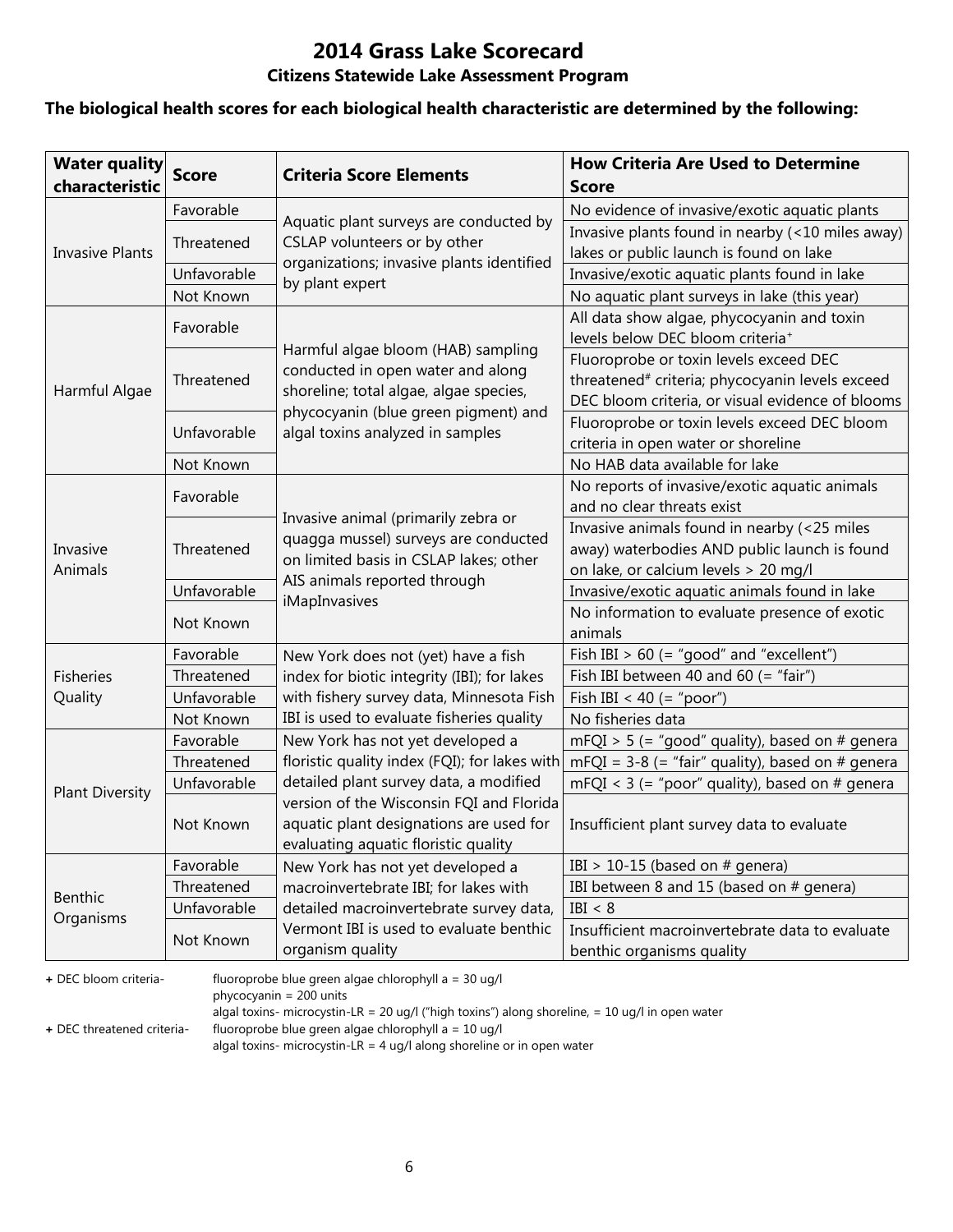## **Lake Perception**

Lake perception scores are based on the visual observations of CSLAP volunteers who answer questions on the Field Observation Form (http://www.dec.ny.gov/docs/water\_pdf/cslapsamobs.pdf) completed during sampling. The questions ask the volunteer to determine their perceptions of how clear the water looks, the abundance of aquatic plants, conditions affecting current recreational use, and the overall recreational quality of the lake.

Visual observations are very closely connected to measured water quality conditions. This information is helpful to lake managers in deciding on nutrient criteria, or the amount of nutrients that can flow into a lake without compromising its water quality. For New York State lakes, perception data collected by CSLAP volunteers is critical to the development of nutrient criteria (defining "how much is too much") and has been consistently collected by CSLAP volunteers since 1992.



*\** All years of CSLAP data collection for the lake except those for which data was not available.

|  |  |  | The following information is used to determine the lake perception scores. |
|--|--|--|----------------------------------------------------------------------------|
|  |  |  |                                                                            |

| Lake Perception<br><b>Characteristic</b> | <b>Description of characteristic</b>                                                                                                   | <b>What it means</b>                                                                                                                                                                                                                                                                                         |
|------------------------------------------|----------------------------------------------------------------------------------------------------------------------------------------|--------------------------------------------------------------------------------------------------------------------------------------------------------------------------------------------------------------------------------------------------------------------------------------------------------------|
| <b>Water Quality</b>                     | Asks the user: How clear does the<br>water look today?                                                                                 | Clearer water usually indicates lower nutrient levels.                                                                                                                                                                                                                                                       |
| <b>Aquatic Plants</b>                    | Asks the user: How abundant are<br>aquatic plants where people are<br>boating and swimming today?                                      | Lower abundances of aquatic plants usually provide proper<br>ecological balance and are less likely to contribute to recreational<br>use problems, although the absence of plants can also lead to<br>lake problems. Lakes with the most favorable assessments have<br>some plants, but not too many plants. |
| Recreation                               | Asks the user: What is your opinion of<br>the recreational quality of the lake?<br>What factors affect your perception of<br>the lake? | Users' perceptions are associated with water quality conditions<br>and aquatic plant coverage. Positive responses usually indicate<br>good water quality and little to no surface plant coverage.<br>Negative responses are usually associated with poor water quality<br>and/or invasive plants.            |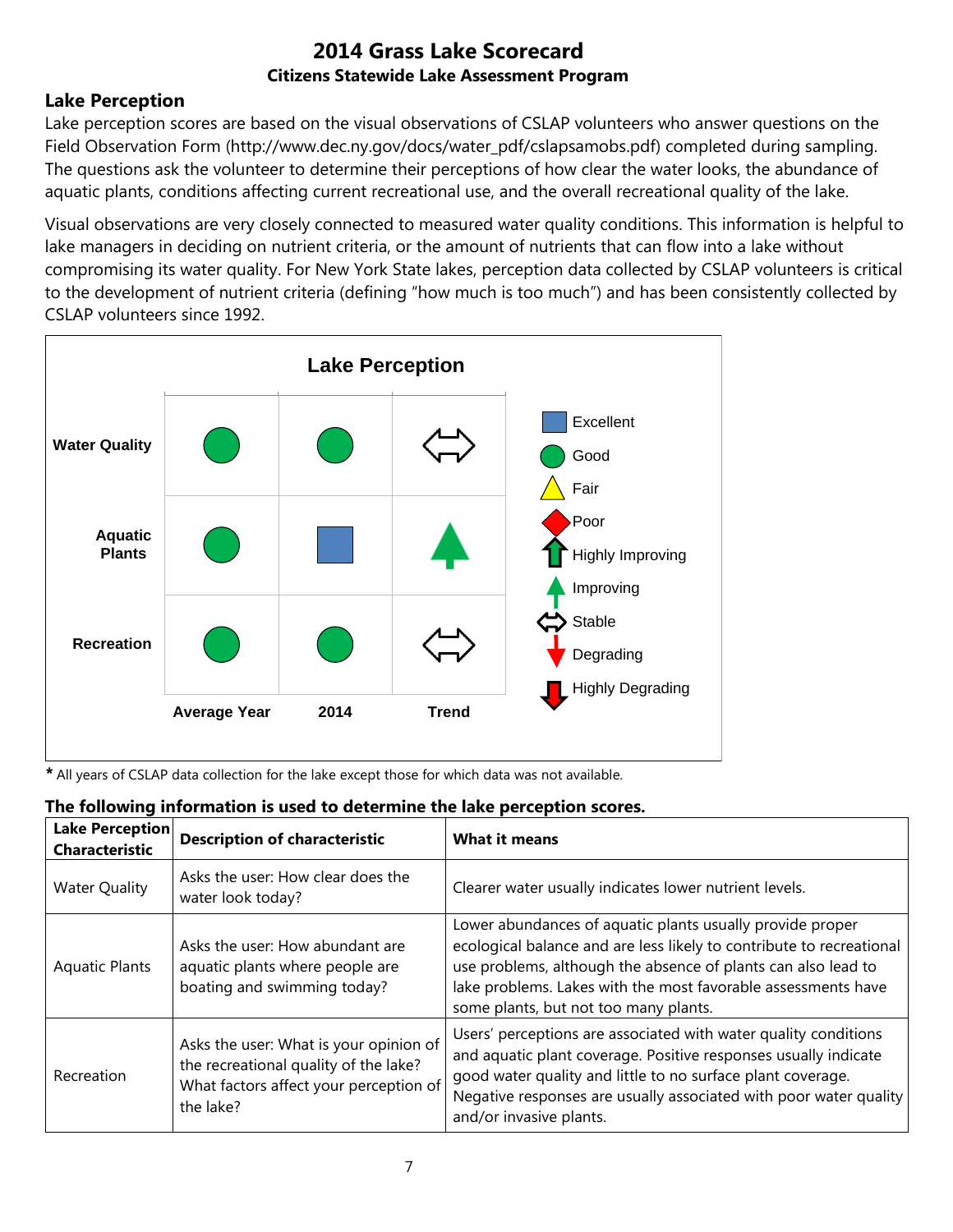# **2014 Grass Lake Scorecard**

### **Citizens Statewide Lake Assessment Program**

#### **The lake perception scores for each lake perception characteristic are determined by the following:**

| Lake perception<br>characteristic | <b>Score</b> | <b>Criteria Score Elements</b>                                                                                    | <b>How Criteria Are Used to Determine</b><br><b>Score</b> |  |
|-----------------------------------|--------------|-------------------------------------------------------------------------------------------------------------------|-----------------------------------------------------------|--|
|                                   | Excellent    | Water quality perception is evaluated on a<br>5 point scale during each CSLAP sampling                            | Average value $< 1.5$                                     |  |
| <b>Water Quality</b>              | Good         | session, ranging from "crystal clear" (=1) to                                                                     | Average value > 1.5 and < 2.5                             |  |
|                                   | Fair         | "severely high algae levels" (=5); average                                                                        | Average value $>2.5$ and $<3.5$                           |  |
|                                   | Poor         | values are computed                                                                                               | Average value > 3.5                                       |  |
|                                   | Excellent    | Aquatic plant coverage is evaluated on a 5                                                                        | Average value $>2$ and $< 2.5$                            |  |
|                                   | Good         | point scale during each CSLAP sampling                                                                            | Average value $>1.5$ and < 2 OR $> 2.5$ and < 3           |  |
| <b>Aquatic Plants</b>             | Fair         | session, ranging from "not visible at lake                                                                        | Average value $>3$ and $<3.5$ OR $<1.5$                   |  |
|                                   | Poor         | surface" $(=1)$ to "plants densely cover<br>surface except in deepest areas" (=5);<br>average values are computed | Average value $> 3.5$                                     |  |
|                                   | Excellent    | Recreational conditions are evaluated on a                                                                        | Average value $< 1.5$                                     |  |
| Recreation                        | Good         | 5 point scale during each CSLAP sampling                                                                          | Average value $>1.5$ and $<2.5$                           |  |
|                                   | Fair         | session, ranging from "beautifulcould not                                                                         | Average value $>2.5$ and $<3.5$                           |  |
|                                   | Poor         | be nicer" $(=1)$ to "lake not usable" $(=5)$ ;<br>average values are computed                                     | Average value > 3.5                                       |  |

**+** lake assessments- **water quality** = 1 = crystal clear, 2 = not quite crystal clear, 3 = definite algae greenness, 4 = high algae levels, 5 = severely high algae levels **aquatic plants** = 1 = no plants visible, 2 = plants below surface, 3 = plants at surface, 4 = plants dense at surface, 5 =

surface plant coverage

**recreation** = 1 = could not be nicer, 2 = excellent, 3 = slightly impaired, 4 = substantially impaired, 5 = lake not usable

## **The water quality trends for each water quality characteristic and measure of lake perception are determined by the following:**

| Highly Improving:        | linear regression correlation coefficient ( $R^2$ ) > 0.5 and p value < 0.01, with trend toward<br>higher "score"                           |
|--------------------------|---------------------------------------------------------------------------------------------------------------------------------------------|
| Improving:               | $R^2 > 0.33$ and p value < 0.05, or $R^2 > 0.5$ and p value < 0.05, or $R^2 > 0.33$ and p value < 0.01,<br>with trend toward higher "score" |
| Stable:                  | neither linear regression nor p value in statistically significant ranges as defined above                                                  |
| Degrading:               | $R^2 > 0.33$ and p value < 0.05, or $R^2 > 0.5$ and p value < 0.05, or $R^2 > 0.33$ and p value < 0.01,<br>with trend toward lower "score"  |
| <b>Highly Degrading:</b> | $R^2$ > 0.5 and p value < 0.01, with trend toward lower "score"                                                                             |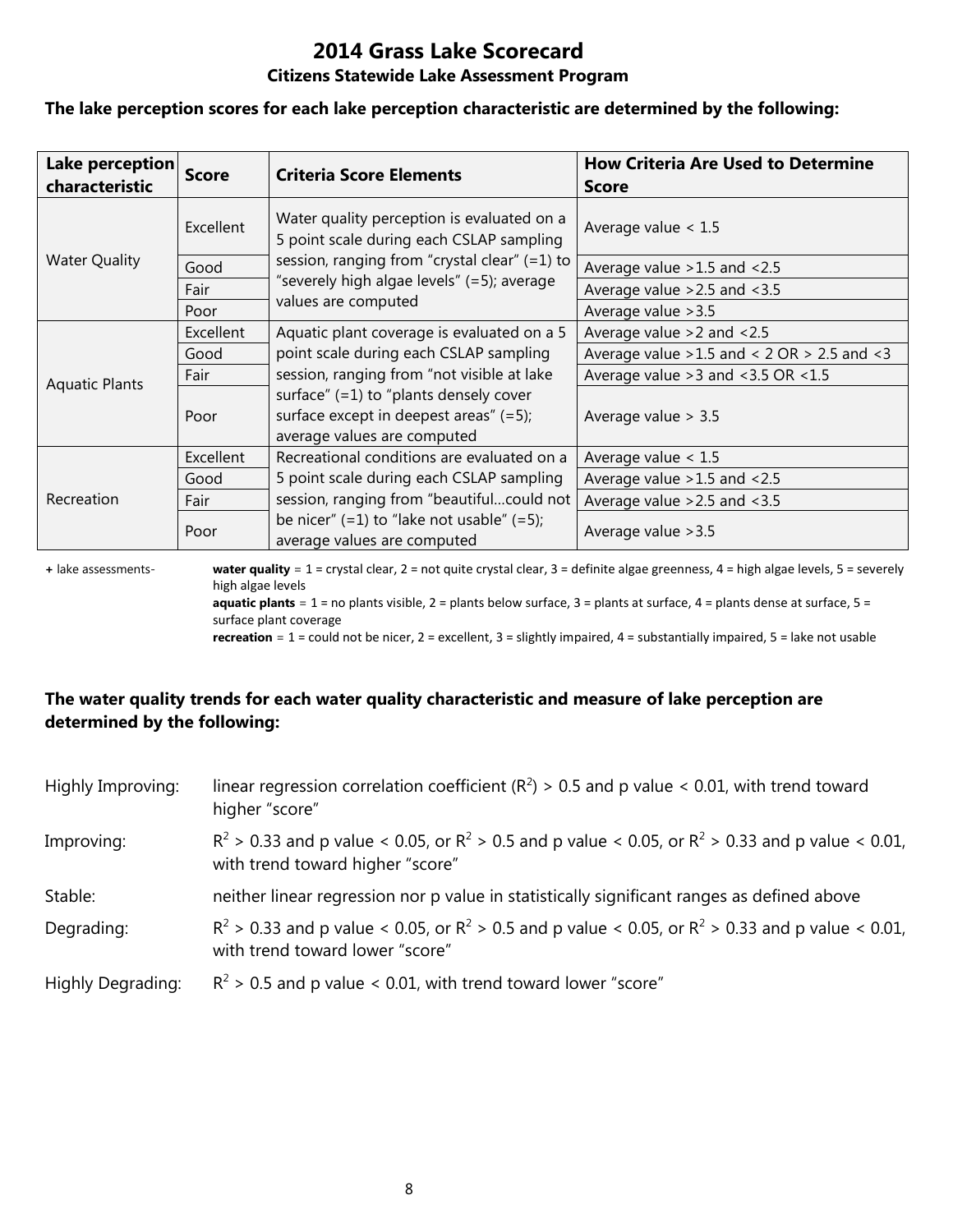### **Lake Uses**

Lake uses are defined as the best uses for a lake (drinking water, swimming, etc.) as determined by several factors. Lake uses are identified using CSLAP water quality, lake perception and biological assessment information to evaluate where a lake fits in the state Water Quality Standards and Classification system (see overview below).

Each lake use is scored based on the following assessment categories, using assessment methodology [\(http://www.dec.ny.gov/chemical/23846.html\)](http://www.dec.ny.gov/chemical/23846.html) established by DEC to evaluate impacts to lake uses:

- **Supported** no evidence of impacts to lake use;
- **Threatened** no evidence of impacts to lake use, but some factor threatens this use (for example, changing water quality, conditions that are nearing impact levels, land-use changes, etc.);
- **Stressed** occasional or slight impacts to lake use;
- **Impaired** frequent or persistent conditions limit or restrict lake use; and
- **Precluded** conditions prevent lake use. This category is uncommon in NYS (and CSLAP) lakes and is not included in the legend for most lake-use scorecard assessments.



*\** All years of CSLAP data collection for the lake except those for which data was not available.

### **Overview of the typical water quality classification and their best uses.** For more information visit

www.dec.ny.gov/regs/4592.html#15990

| <b>Best use</b> | <b>Other uses</b>                                                                | <b>Water Quality Classification</b> |
|-----------------|----------------------------------------------------------------------------------|-------------------------------------|
| <b>Drinking</b> | Swimming, fishing, and fish, shellfish and wildlife reproduction<br>and survival | Class AA & A                        |
| Swimming        | Fishing, and fish, shellfish and wildlife reproduction and survival              | Class B                             |
| Fishing         | Swimming, and fish, shellfish and wildlife reproduction and<br>survival          | Class C                             |
| Fishing         | Swimming, and fish, shellfish, and wildlife survival                             | Class D                             |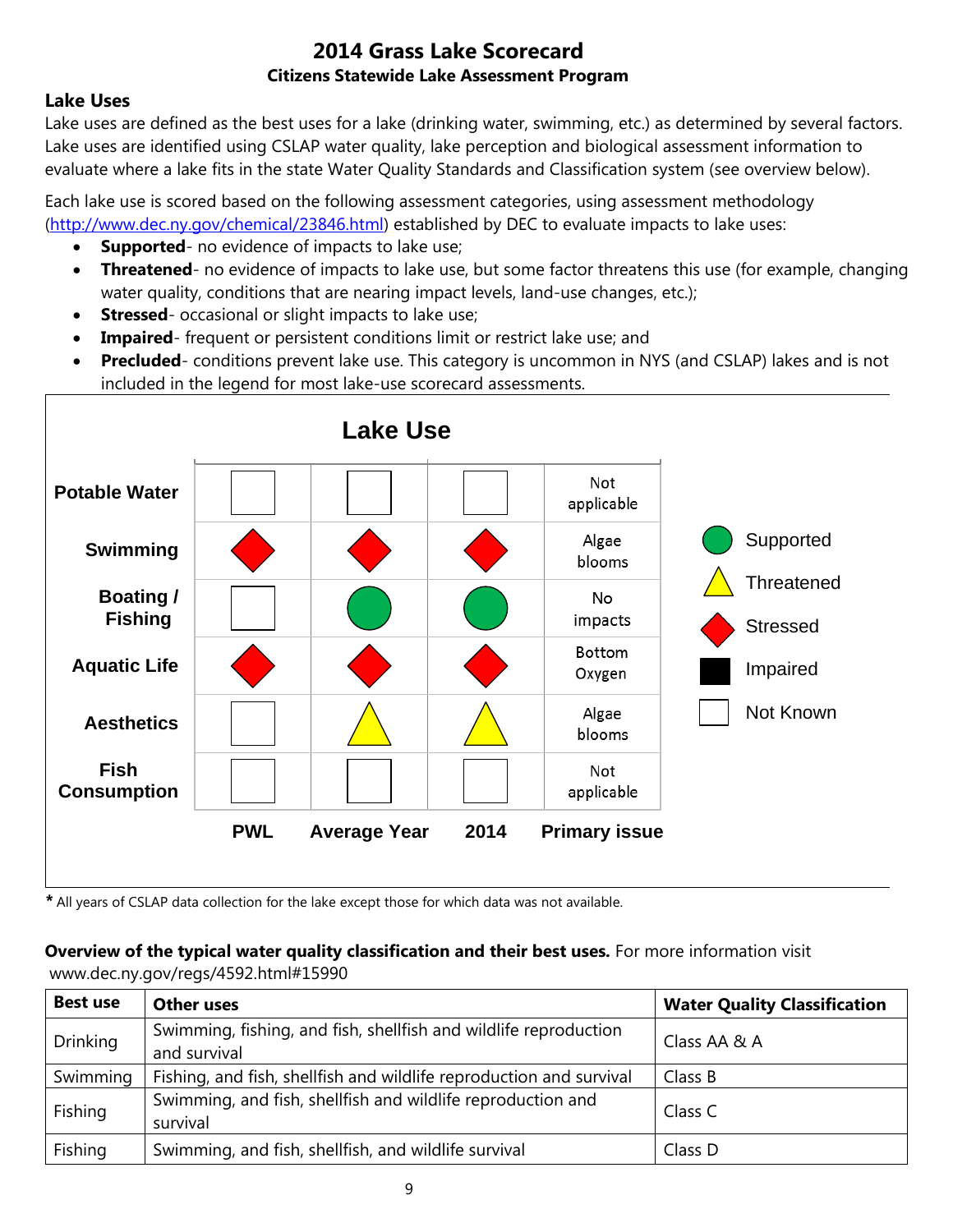| <b>Lake Use</b>         | <b>Description of characteristic</b>                                                                                                                                                                                                           | How this relates to CSLAP                                                                                                                                                                                                                                                                      |  |
|-------------------------|------------------------------------------------------------------------------------------------------------------------------------------------------------------------------------------------------------------------------------------------|------------------------------------------------------------------------------------------------------------------------------------------------------------------------------------------------------------------------------------------------------------------------------------------------|--|
| Potable Water           | The lake is used for drinking water. Only Class<br>AA and A lakes have been approved for this use.                                                                                                                                             | CSLAP data is not intended to assess the condition of<br>potable water. Other state and local monitoring<br>programs better address this use. However, some<br>CSLAP parameters-chlorophyll a, ammonia, arsenic,<br>iron, manganese, algal toxins-indicate potential<br>impacts to potability. |  |
| Swimming                | The lake is used for swimming and contact<br>recreation. Even though some lakes are not<br>classified for this use, all CSLAP lakes should<br>support this use consistent with the federal goal<br>to make all lakes "swimmable."              | Several CSLAP sampling indicators-water clarity,<br>chlorophyll a, algal toxins, lake perception-can be<br>used to assess swimming conditions.                                                                                                                                                 |  |
| Boating/Fishing         | The lake is used for boating, fishing and non-<br>contact recreation. Even though some lakes are<br>not classified for this use, all CSLAP lakes should<br>support this use, consistent with the federal goal<br>to make all lakes "fishable." | Non-contact recreation is evaluated using the lake<br>perception data (visual observations) and aquatic<br>plant surveys.                                                                                                                                                                      |  |
| Aquatic Life            | The lake is used by aquatic life. This is not an<br>official "use" designated by New York State, but<br>water quality standards and other criteria are<br>adopted to protect aquatic life.                                                     | Aquatic life impacts can be evaluated by a number of<br>CSLAP indicators, including pH, dissolved oxygen, and<br>the presence of invasive species.                                                                                                                                             |  |
| Aesthetics              | The lake is used for visual enjoyment or the<br>visual beauty of the lake. This is not an official<br>"use" designated by New York State, but water<br>quality standards and other criteria are adopted<br>to protect aesthetics.              | Lake aesthetics can be impacted by a number of<br>factors, including algal blooms, nuisance weeds, or<br>simply reports that "the lake looks bad," all of which<br>are evaluated in CSLAP.                                                                                                     |  |
| <b>Fish Consumption</b> | The lake is used for consumption of fish. All<br>lakes are assumed to support this use unless<br>otherwise indicated.                                                                                                                          | CSLAP does not collect data or information to<br>evaluate fish consumption. All CSLAP lakes are<br>evaluated against the New York State Department of<br>Health: Health Advice on Eating Fish You Catch<br>(http://www.health.ny.gov/environmental/outdoors/fi<br>sh/health_advisories/).      |  |

### **The following information is used to determine the condition of lake uses.**

For many CSLAP lakes, some of the lakes designated uses have previously been evaluated; a summary of these assessments can be found on the DEC Priority Waterbody List (PWL) developed for each of the 17 major drainage basins in the state. These can be found at [http://www.dec.ny.gov/chemical/23846.html.](http://www.dec.ny.gov/chemical/23846.html) For some lakes, these are derived from historical assessments of CSLAP or other water quality data, while for others, no PWL assessments are yet available. The "rules" for these assessments are cited in the state Consolidated Assessment and Listing Methodology (CALM) [\(http://www.dec.ny.gov/chemical/23846.html\)](http://www.dec.ny.gov/chemical/23846.html) have changed several times over the last decade, and the CALM document continues to be updated as new assessment tools are evaluated and adopted. The first column of the scorecard reflects the most recent PWL assessment, if available, for each CSLAP waterbody. Non CSLAP data, including "institutional" data (treated water data, bacterial data, consumer confidence report (CCR) summaries, and need for enhanced treatment) may be used for PWL assessments, but are not summarized here.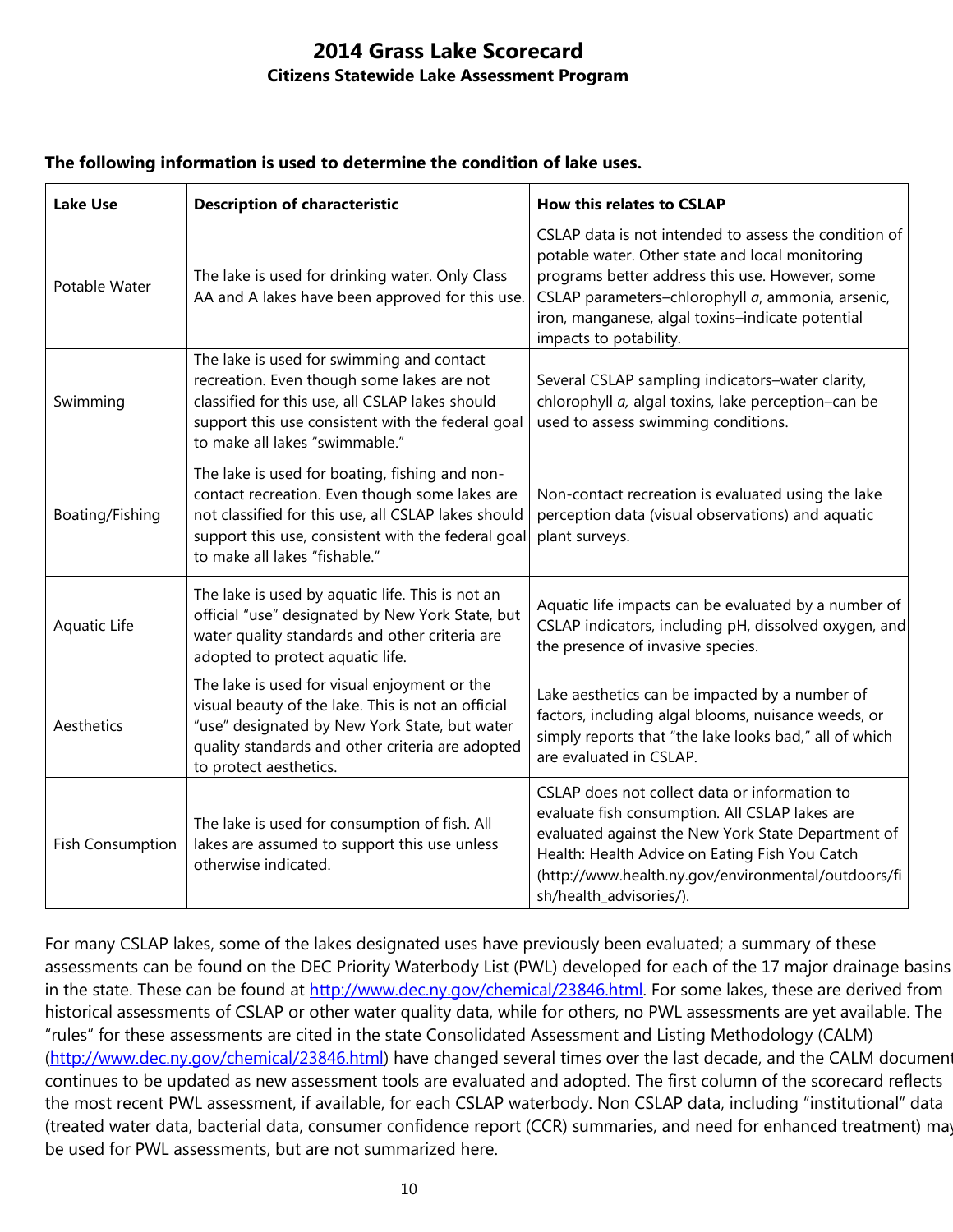| <b>Lake Use</b>     | <b>Score</b> | <b>Criteria Score Elements</b>           | <b>How Criteria Are Used to Determine</b>                    |
|---------------------|--------------|------------------------------------------|--------------------------------------------------------------|
|                     |              |                                          | <b>Score</b>                                                 |
|                     | Supported    |                                          | No evidence of any criteria violations (see below)           |
|                     | Threatened   | Surface water chlorophyll a and HABs     | Avg hypolimnetic NH <sub>4</sub> > 1, Fe > 0.5, As > 0.3, or |
| Potable Water       |              | data, and deepwater metals data are      | Mn > 1; avg open water MC-LR > $0.5$                         |
|                     | Stressed     | used to evaluate potable water use.      | avg hypolimnetic NH <sub>4</sub> > 2, Fe > 1 or Mn > 1; avg  |
|                     |              |                                          | open water MC-LR > 1,                                        |
|                     | Impaired     | Waterbodies not classified as potable    | Avg chl.a > proposed NNC,, or hypolimnetic                   |
|                     |              | water supplies cited as "not known"      | arsenic $> 10$ ug/l                                          |
|                     | Not known    |                                          | No chlorophyll or deepwater nutrient data                    |
|                     | Supported    |                                          | No evidence of any criteria violations (see below)           |
|                     |              |                                          | Avg TP > proposed NNC; >25% slightly impaired                |
|                     | Threatened   | Surface water chlorophyll a and HABs     | frequency recreation AND > 10% poor clarity                  |
|                     |              | data, and lake perception data are used  | triggering slight impairment                                 |
|                     |              | to evaluate potable water use.           | >10% Chl.a samples > proposed NNC; or >10%                   |
|                     | Stressed     |                                          | water clarity readings < proposed NNC; or single             |
| Swimming            |              | Swimming assessments included here       | shoreline bloom MC-LR > 20; or open BG Chl >                 |
|                     |              | reference only "contact recreation" in   | 30                                                           |
|                     |              | the PWL; "public bathing" is evaluated   | Avg chl.a > proposed NNC; or open MC-LR > 20                 |
|                     | Impaired     | with bacteria and DOH beach data and     | ug/l or avg water clarity < proposed NNC; or                 |
|                     |              | is not included here                     | multiple shoreline MC-LR > 20 and shore BG Chl               |
|                     |              |                                          | > 30                                                         |
|                     | Not known    |                                          | No chlorophyll, clarity, HAB or perception data              |
|                     | Supported    | Aquatic plant coverage, as assessed via  | No evidence of any criteria violations (see below)           |
|                     |              | lake perception surveys, and present of  | >25% frequency of "dense surface weeds", or                  |
|                     | Threatened   | AIS plants used to evaluate boating.     | presence of AIS plants, or avg pH < 6.5, or MDI              |
| Boating/<br>Fishing |              | Fishing evaluated by pH and              | < 5                                                          |
|                     | Stressed     | conductivity (latter used to calculate   | >50% frequency of recreational impacts from                  |
|                     |              | morphoedalphic index, or MDI)            | "excessive weeds" or MDI < 1                                 |
|                     |              |                                          | Impaired listings are not possible under present             |
|                     | Impaired     | Boating and fishing assessments cited    | CALM methodology                                             |
|                     |              | here reference secondary contact         | No aquatic plant, perception, pH or conductivity             |
|                     | Not known    | recreation and are not cited on the PWL  |                                                              |
|                     |              |                                          | data                                                         |
|                     | Supported    |                                          | No evidence of any criteria violations (see below)           |
|                     |              |                                          | DO (in 'Biological Health' scorecard) = "fair", or           |
|                     | Threatened   |                                          | pH < 7 or > 8.5, or AIS plants OR animals                    |
| Aquatic Life        |              | pH, (inferred) dissolved oxygen, and the | present                                                      |
|                     | Stressed     | presence of AIS species are used to      | DO (in 'Biological Health' scorecard) = "poor"; or           |
|                     |              | evaluate aquatic life                    | pH < 6.5, or AIS plants AND animals present                  |
|                     | Impaired     |                                          | DO (in 'Biological Health' scorecard) = "poor" in            |
|                     |              |                                          | salmonid fishery                                             |
|                     | Not known    |                                          | No pH, DO, or AIS information available                      |

## **The lake use scores for each lake use characteristic are determined by the following:**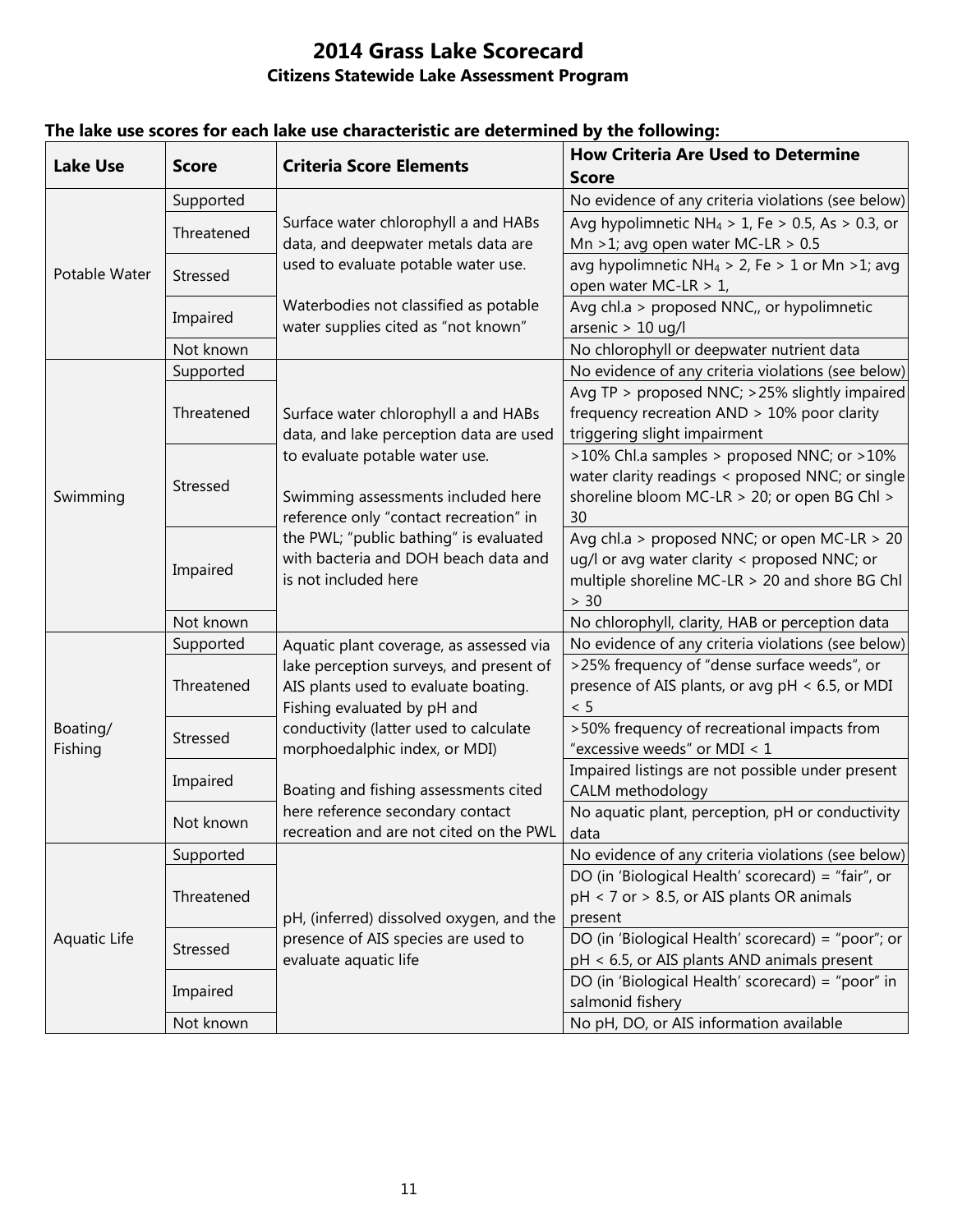| <b>Lake Use</b>            | <b>Score</b> | <b>Criteria Score Elements</b>                                                                                                                                                                           | <b>How Criteria Are Used to Determine</b><br><b>Score</b>                                                                                                                        |
|----------------------------|--------------|----------------------------------------------------------------------------------------------------------------------------------------------------------------------------------------------------------|----------------------------------------------------------------------------------------------------------------------------------------------------------------------------------|
| Aesthetics                 | Supported    | Aesthetics are evaluated through<br>perception surveys and the presence of<br>HABs and AIS species. "Aesthetics" is not<br>recognized by EPA as a designated use,<br>so it is evaluated as a "condition" | No evidence of any criteria violations (see below)                                                                                                                               |
|                            | Threatened   |                                                                                                                                                                                                          | Max Chl.a> 30 ug/l, OR 1 occurrence of open<br>water or shoreline bloom OR > 50% frequency of<br>recreational impacts from "excessive weeds" OR<br>presence of AIS plant species |
|                            | Stressed     |                                                                                                                                                                                                          | "Lake looks bad" cited >25% frequency in<br>question 4 of perception survey; > 1 occurrence/<br>yr of open water or shoreline bloom                                              |
|                            | Impaired     |                                                                                                                                                                                                          | Impaired listings are not possible under present<br>CALM methodology                                                                                                             |
|                            | Not known    |                                                                                                                                                                                                          | No perception, HAB or AIS information                                                                                                                                            |
| <b>Fish</b><br>Consumption | Supported    | Fish consumption is not evaluated<br>through CSLAP- PWL listings are based<br>on whether a waterbody is cited on the<br>DOH Health Advice for Consumption of                                             | No evidence of any criteria violations (see below)                                                                                                                               |
|                            | Threatened   |                                                                                                                                                                                                          | 'Harmful algae' listing of "unfavorable" on<br>'Biological Condition' scorecard                                                                                                  |
|                            | Stressed     |                                                                                                                                                                                                          | Fish tissue data indicates measurable level of<br>contaminants but no listing on DOH Health<br>Advice on Eating Sports Fish and Game                                             |
|                            | Impaired     |                                                                                                                                                                                                          | Waterbody cited on DOH Health Advice on<br>Eating Sports Fish and Game                                                                                                           |
|                            | Not known    |                                                                                                                                                                                                          | No fish tissue data                                                                                                                                                              |

+ proposed NNC (numeric nutrient criteria): for potable water: Class AA lakes: chlorophyll a = 4 ug/l; for Class A lakes = 6 ug/l; proposed NNC (numeric nutrient criteria) for swimming: chlorophyll a = 10 ug/l (all classes); water clarity = 1.2 meters (= 4 feet), TP = 20 ug/l

### **Summary**

The information displayed in the scorecard is intended to give a quick and comprehensive overview of the results from CSLAP assessments and lake data collected by DEC, academics and private consultants.

CSLAP scorecards summarize information related to water quality, lake perception, biological condition and lake uses. The data and other information collected through CSLAP, or other sources, contribute to the evaluation of lake uses.

This information is the basis for the water quality assessments conducted as part of DEC's waterbody inventory. More comprehensive summaries of CSLAP data are included in individual lake reports and regional and statewide CSLAP data summaries. To fully understand CSLAP lakes, those interested should review the information found in scorecards, individual lake summaries, and regional and statewide CSLAP reports.

CSLAP individual lake reports can be found on the Water Reports by County page of DEC's website (http://www.dec.ny.gov/lands/77821.html). Historical reports and regional lake reports are available on the New York State Federation of Lake Associations website (<http://nysfola.mylaketown.com/>).